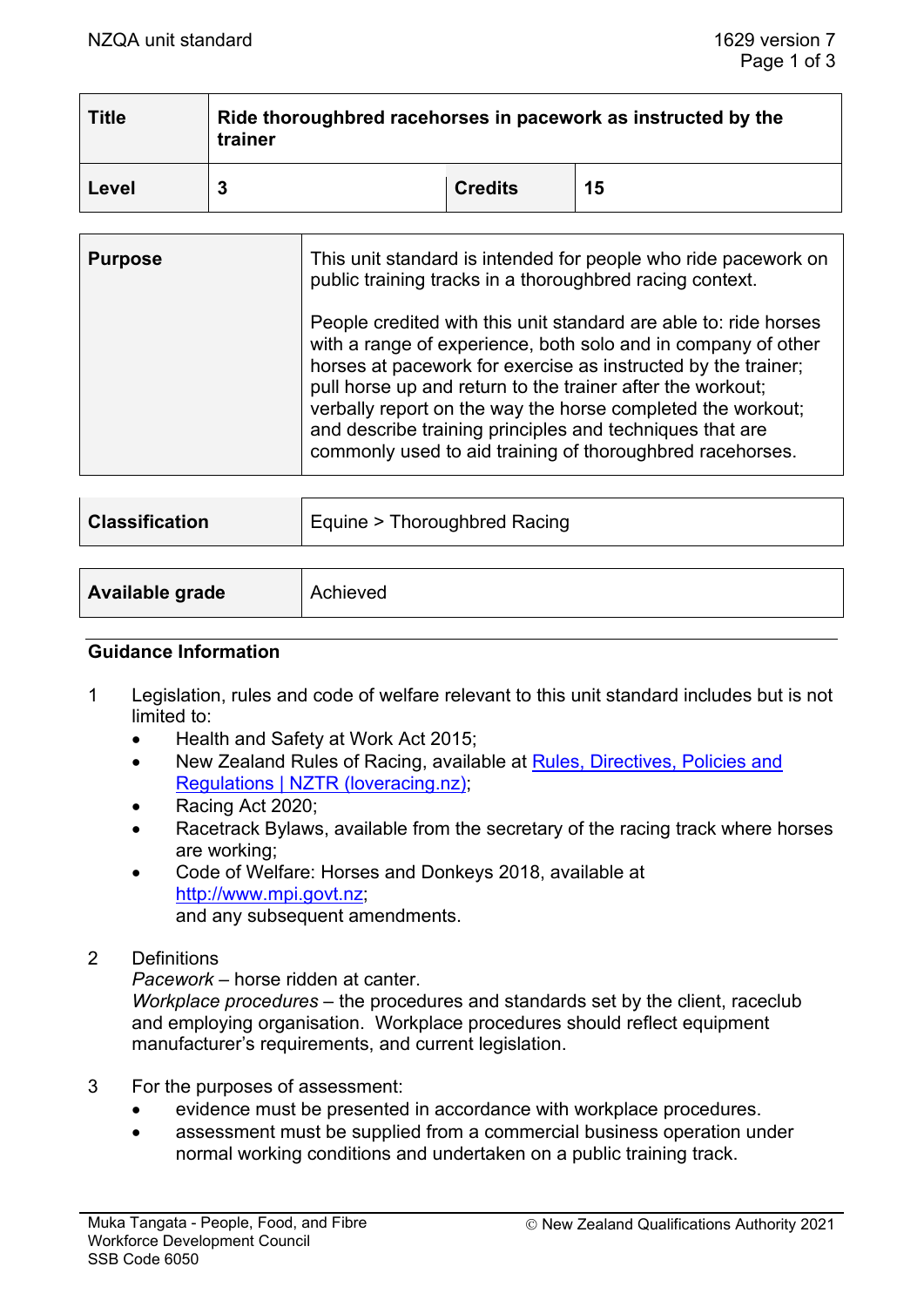- evidence must be presented on both experienced and inexperienced horses. A rider must demonstrate competency consistently when riding an experienced horse solo and in company, and an inexperienced horse solo and in company.
- the safety gear worn by the rider must meet the standards set by New Zealand Thoroughbred Racing Inc, available at [https://loveracing.nz/.](https://loveracing.nz/)

# **Outcomes and performance criteria**

## **Outcome 1**

Ride horses with a range of experience, both solo and in company of other horses at pacework for exercise as instructed by the trainer.

## **Performance criteria**

- 1.1 Receive and confirm instructions.
- 1.2 Adjust gear to ensure designated action and safety for horse and rider.
- 1.3 Warm up and ride the horse confidently at the pace, distance, and time as specified by the trainer, with the horse under control.
- 1.4 Encourage the horse to perform at pacework with the horse balanced and relaxed, using voice, hands and heels as required.
- 1.5 Ride the horse and conduct self, according to the Rules of Racing.

# **Outcome 2**

Pull horse up and return to the trainer after the workout.

#### **Performance criteria**

- 2.1 Pull the horse up gradually on completion of the workout.
- 2.2 Leave the track with the horse under control
- 2.3 Return the horse to the trainer.

#### **Outcome 3**

Verbally report on the way the horse completed the workout.

#### **Performance criteria**

3.1 Report the way in which the horse completed the workout clearly, concisely and professionally.